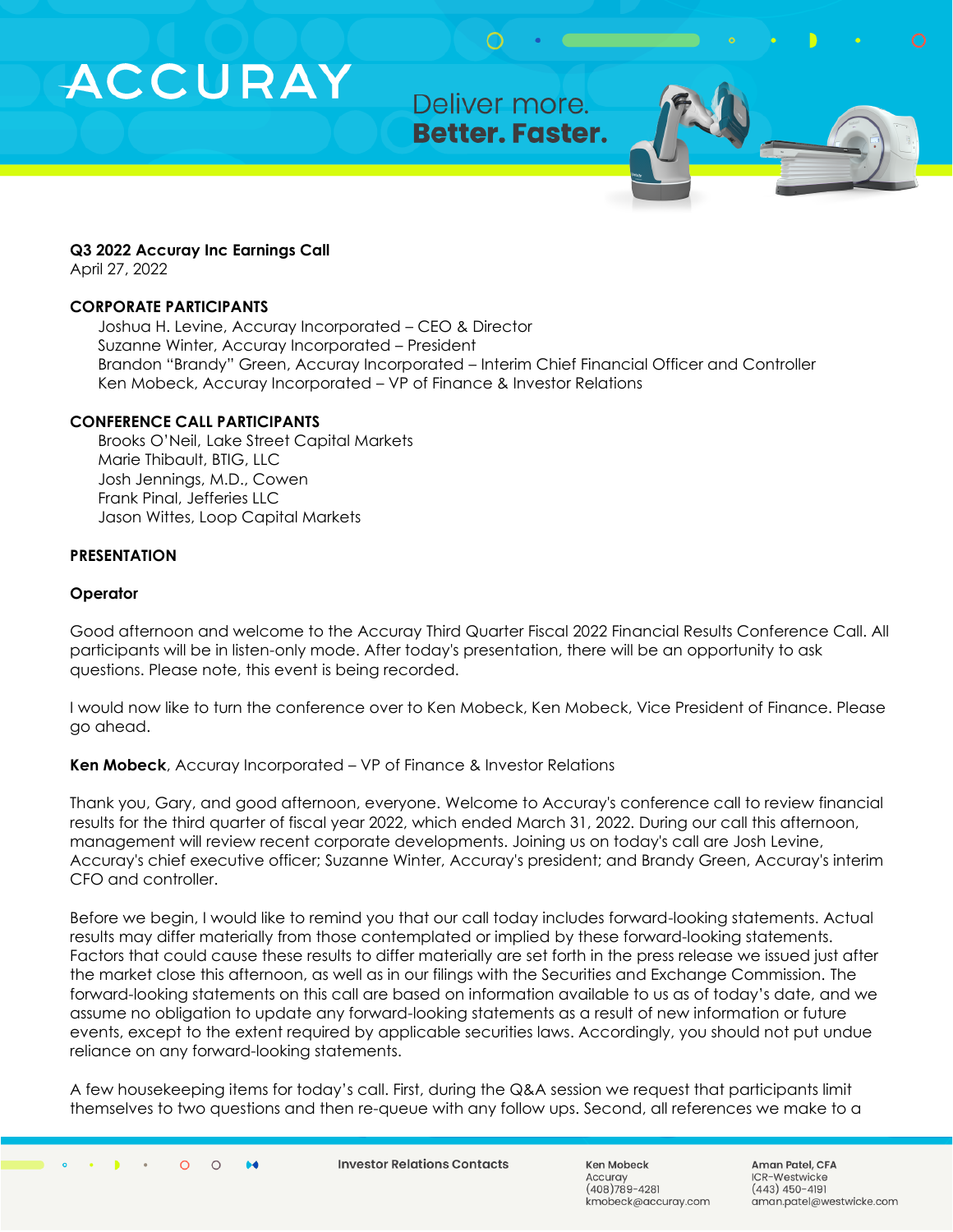Deliver more. **Better. Faster.** 

specific quarter in the prepared remarks are to our FISCAL year quarters. For example, statements regarding our "third quarter" refer to our FISCAL third quarter ended March 31, 2022. Additionally, there will be a supplemental slide deck to accompany this call, which can be accessed by going directly to Accuray's investor page at investors.accuray.com.

With that, let me turn the call over to Accuray's chief executive officer, Josh Levine. Josh?

**Joshua H. Levine**, Accuray Incorporated – Chief Executive Officer

Thanks, Ken, and thanks to everyone joining us on today's call. I'm joined today by Suzanne Winter, our president, and Brandy Green, our interim CFO.

Accuray's fiscal 2022 third quarter performance continues to reflect the healthy demand environment we are seeing globally, which has been primarily driven by strong interest in the most recent innovation upgrades on our Radixact® platform, like ClearRT™, our helical kVCT imaging system, and Synchrony®, our motion compensation and automated target tracking technology. These unique innovations and the resulting functionality improvements that they represent have made Radixact® a true workhorse product with leading-edge clinical case mix versatility. These functionality improvements have had strong year-overyear revenue growth impact for Accuray in Fiscal 2022. For the quarter, like many of our capital equipment peers, our operational results reflected the continuation of operational headwinds and associated costs from macro market factors, including global supply chain and logistics issues.

Brandy will be providing greater detail in her prepared remarks about the collective impact of these factors on the quarter's results. We believe Q4 will remain challenging in terms of the intensity of parts shortages and logistics headwinds, and we will continue to see pressure on service margins. With that said, our teams are working cross functionally to preserve production capacity and identify and mitigate risks to stay ahead of supply gaps that could impact production.

And now I'll turn the call over to Suzanne for some more details on commercial highlights during the quarter.

#### **Suzanne Winter**, Accuray Incorporated – President

Thank you, Josh.

We delivered solid top line performance for the quarter and our Q3 results represent our 6th consecutive quarter of delivering above expectations in both orders and revenue. Looking at our first nine months of FY22 we have delivered 14 percent growth in orders and 12 percent growth in revenue versus last year. We continue to see the strength of customer demand for both CyberKnife® S7™ and Radixact/TomoTherapy® platforms and the growing recognition by customers that Accuray technology provides a new standard of accuracy and precision compared with conventional C-arm linac systems.

The market is adopting the use of ultra-hypofractionated stereotactic body radiation and stereotactic radiosurgery, or SBRT/SRS treatments. We estimate that currently less than 20 percent of worldwide radiation therapy procedures are using ultra-hypofractionated treatments but that number is expected to grow significantly over the next several years. These treatments are changing the way radiation therapy is delivered to patients as it delivers a more powerful dose of radiotherapy in only 1 to 5 treatment sessions

**Investor Relations Contacts** 

Ken Mobeck Accuray  $(408)789 - 4281$ kmobeck@accuray.com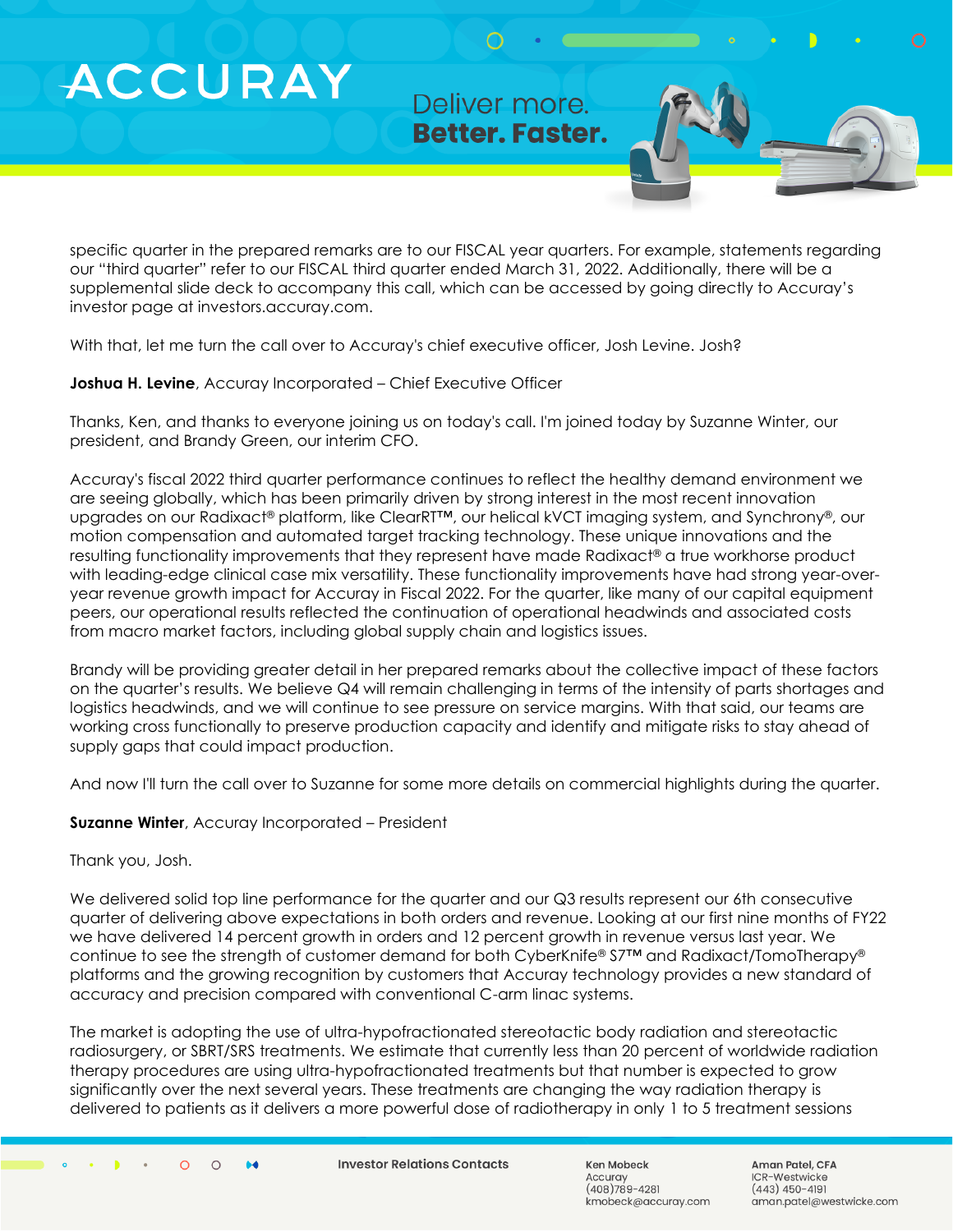Deliver more **Better. Faster.** 

versus 35 to 40 treatment sessions with conventional radiation therapy. This represents a paradigm change offering significant patient benefits and additional treatment options for providers and reduces overall healthcare costs with a focus on value over volume.

As discussed in previous earnings calls, the ability to deliver ultra-precise SBRT treatments varies substantially across commercially available radiation therapy platforms. Any error in the precision or accuracy of the treatment plan or delivery can have a significant impact on long term patient outcomes and their quality of life, especially given the higher dose delivered over fewer treatments. The ability to "see more" to distinguish tumor from healthy tissue enabled through superior ClearRT helical CT imaging in addition to the ability to adjust the treatment beam to the tumor or patient motion, continuously and in real-time, accomplish only with Synchrony technology are two capabilities that differentiate Accuray technology from the rest of the competitive radiation therapy platforms and, in combination with our latest product introduction for the Radixact platform, VOLO™ Ultra treatment planning, are being recognized as critical tools that provide clinicians the ability to deliver the highest precision and accuracy required for stereotactic radiosurgery and stereotactic body radiation therapy treatment planning and delivery.

The growing body of clinical evidence shows that Accuray technology is making a difference in long term patient outcomes, as we have seen in the results PACE-B trial for prostate cancer which showed 50 percent less bladder side effects for men treated with the CyberKnife. The TOMO-Breast trial also demonstrated a reduction in secondary effect on lung and cardiac function for women treated on the TomoTherapy platform for breast cancer versus those treated with conventional treatment. And most recently, the results of 10-year follow up data from the Cyberknife Center in Milan (Professor Romanelli, et al) showed durable pain relief after 10 years post treatment for patients suffering from trigeminal neuralgia. With over 20 years of clinical evidence, a growing body of studies now show the impact Accuray's ultra-precision technology has on patient outcomes years after treatment. And we continue to execute on our innovation roadmap that provides additional tools for clinicians to provide safe and effective therapy.

During the quarter, we introduced the neuro package at the Radiosurgery Society meeting in March. The new neuro package for the CyberKnife S7 platforms provides enhanced treatment planning capabilities for both the Precision treatment planning as well as provides access to the Brainlab Elements software further expanding the capabilities for neuro oncology customers.

A key performance metric we are using to gauge our performance in the market is our ability to win competitive bunkers. In the developed markets, including the US, Europe, Japan which is a replacement market and highly competitive, we continue to be successful unseating the incumbent linac manufacturer's installed base. While this may vary from quarter to quarter, in Q3 21 percent of our unit orders were replacing a COMPETITIVE system. Our competitive replacement performance in the first 3 quarters of FY22 has improved by 6 percentage points year over year for the same time period demonstrating that winning in competitive bunkers is growing contributor to our orders performance. In Emerging markets, like China and in Kenya, where we sold our first CyberKnife S7 system, the majority of system orders were to NEW radiation therapy customers allowing us to further our vision of expanding patient access to advanced radiotherapy care where previously it was unavailable.

Looking at our Regional Order performance, the America's region delivered 239 percent Orders YOY growth and the APAC region delivered 30 percent YOY order growth with China the major contributor offset by the EIMEA region which decreased 27 percent YOY mostly due to uncertainty which lengthened the sales cycle.

**Investor Relations Contacts** 

Ken Mobeck Accurav  $(408)789 - 4281$ kmobeck@accuray.com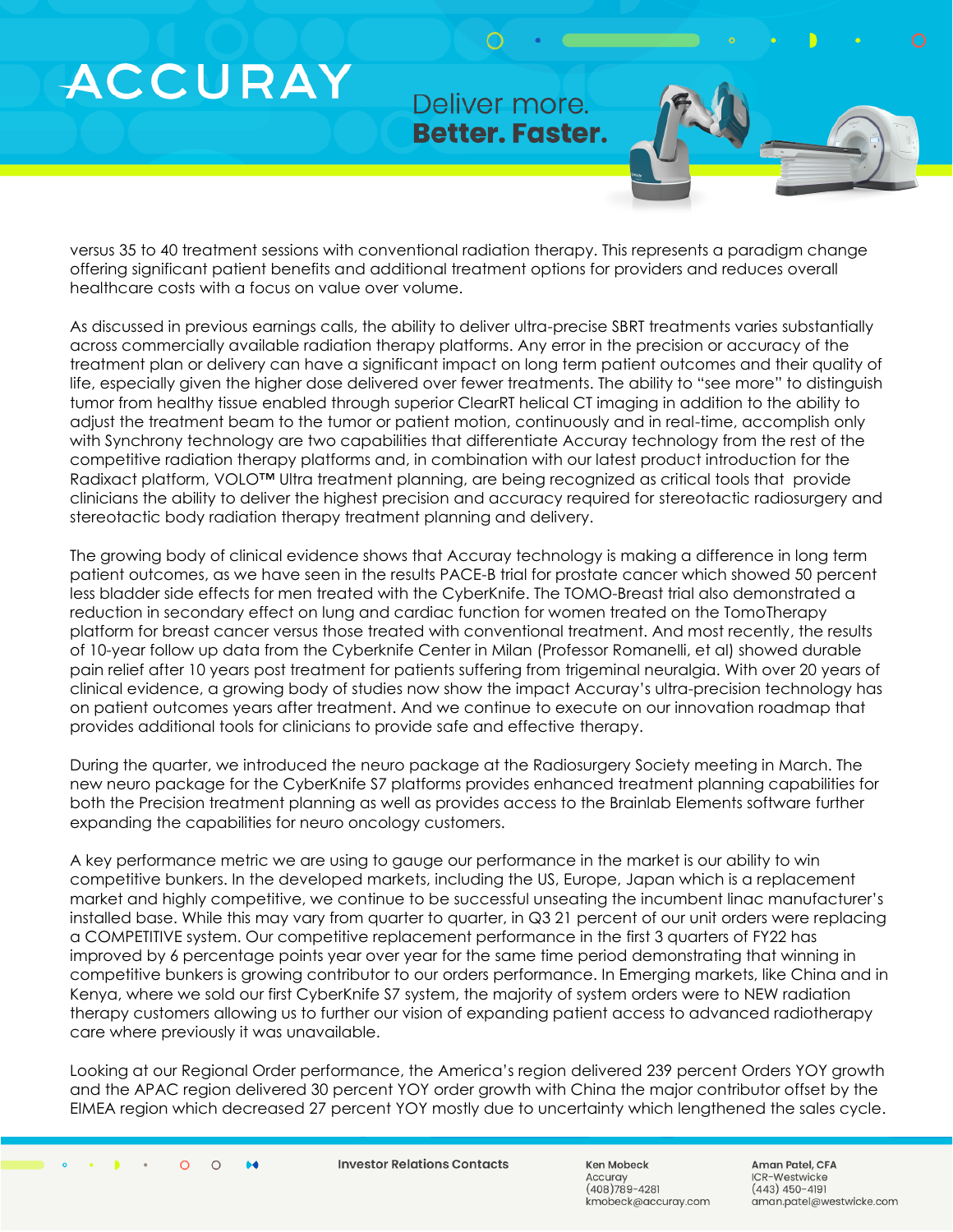Deliver more. **Better. Faster.** 

In Regional Revenue performance, demand for customer installations remains strong however the expected supply chain constraints tempered our ability to fulfill demand. However, I could not be more proud of our Operations and Sourcing team and their ability to navigate the challenges and execute a strong quarter and fulfill balanced regional revenue performance across our major regions with YOY growth in both the Americas region and non-China APAC regions.

China again delivered solid results with \$26M in Orders and \$21M in revenue despite the zero-COVID policy which is driving challenges for this region. We expect the stringent central government policies that restrict travel will slow our regulatory submission of our JV developed Type B product. However, we remain on track for market introduction at the main conferences in the Fall and are optimistic about the market reaction to the product features and ability to gain share in the Type B segment pending regulatory clearance.

In summary, we are advancing each of our strategic initiatives forward and our business fundamentals are strong. Our teams are executing despite the extremely challenging supply chain conditions in Q3 and while we cannot predict with full visibility when macroeconomic trends will improve we are mitigating the impact of inflation headwinds with increased pricing on our high, value new product introductions, like ClearRT on Radixact and increasing service contract pricing to partially mitigate the impact of increased inflation and logistics costs. We have been very effective at expediting product supply, pivoting to alternate sources of supply and designing in alternate components to ensure availability. On the logistics activity, with the assistance of our strategic partner DHL, we have instated process controls to ensure better impact on shipment costs while maintaining quality and responsiveness to customer needs. We believe early visibility to component shortages and proactively mitigating risk associated with long lead time parts or key subassemblies is a key success factor. As a result, I am confident that the actions we are taking to successfully navigate these supply chain and logistics headwinds will provide operational productivity once the macroeconomic environment improves.

In summary, we are advancing our innovation driven growth plan forward in all areas and expect continued customer demand for installations. Product revenue is growing from our increased investment in R&D growth initiatives with increased customer adoption of our unique platforms that provide providers with the missioncritical tools that are needed to provide ultra-precise SRS/SBRT and advanced patient care. As we look to the remainder of the year, we are maintaining our guidance for the full year at revenue range at \$420- \$430M and adjusted EBITDA of \$15-\$20M with the range defined by our ability to fulfill customer demand impacted by the ongoing macroeconomic and supply chain environment.

Now I would like to turn the call over to Brandy for her review of the financial details. Brandy?

**Brandy Green**, Accuray Incorporated – Interim Chief Financial Officer

Thank you, Suzanne, and good afternoon, everyone. Accuray has delivered a good quarter while continuing to navigate notable supply chain and logistics challenges. We are pleased with our ability to stay nimble during this changing environment.

Gross orders for the third quarter were \$88.6 million dollars, a 4 percent sequential increase and a 1 percent increase over the prior year period from innovation-driven order momentum. As mentioned last quarter, we anticipate smaller year over year gross orders expansion for the second half of the fiscal year.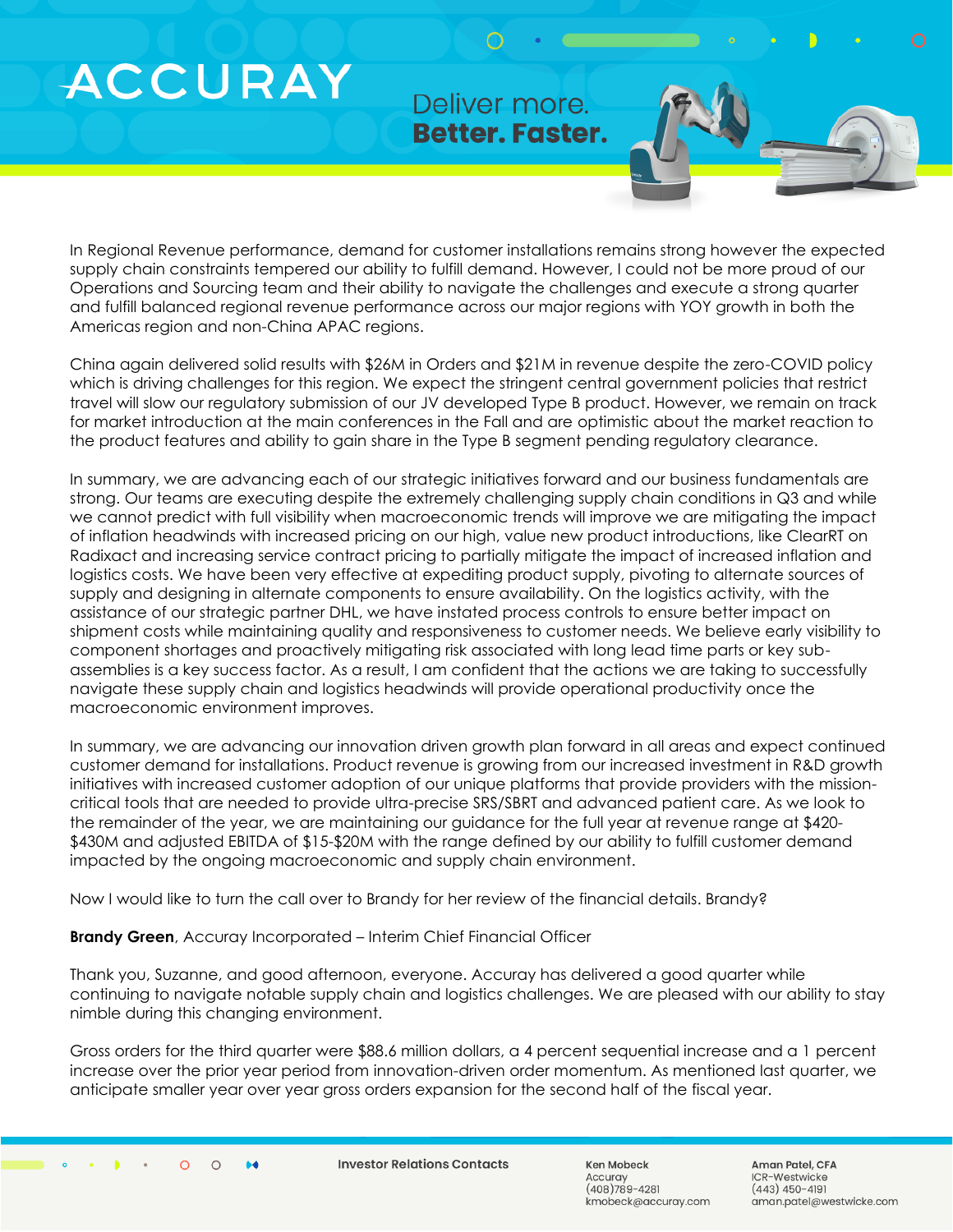Deliver more. **Better. Faster.** 

From a product mix perspective, we saw stronger demand for our CyberKnife platform accounting for 57 percent of gross order dollars for the quarter with the TomoTherapy platform accounting for the remaining 43 percent.

During the third quarter, we had approximately \$2.0 million dollars of net cancellations which represents 2 percent of total new orders for the quarter as compared to \$8 million dollar in the same period a year ago. We ended our third quarter with backlog of \$580.4 million dollars, representing a decrease of 5 percent from March 31, 2021.

Now, turning to the income statement. Total revenue for the third quarter was \$96.2 million dollars, representing a 6 percent decrease over prior year. For the first three quarters of 2022, revenue was \$319.9 million dollars, up 12 percent over prior year representing strong customer demand from product innovation.

Product revenue for the quarter was \$43.2 million dollars, a decrease of 9 percent compared to the prior year. For the first three quarters of 2022, Product revenue was up 30 percent as compared to the same period a year ago. Product demand remains strong, however supply chain constraints on key components drove delays in finished goods shipments for the quarter.

From a product mix perspective, CyberKnife accounted for approximately 22 percent of the revenue unit volume in the quarter, while the TomoTherapy platform accounted for the remaining 78 percent. As a reminder, the mix between Cyberknife and TomoTherapy varies from quarter to quarter. Historically on an annual basis, our product revenue mix has remained at approximately 30 percent CyberKnife and 70 percent TomoTherapy for the past several fiscal years related to product introductions on our TomoTherapy platform.

Service revenue for quarter was \$53.0 million dollars, a decrease of 4 percent compared to the prior year primarily related to \$1.5 million unfavorable foreign exchange impact.

Turning now to gross margin. Overall gross margin for the third quarter was 36.2 percent compared to 38.6 percent in the prior year.

Product gross margin for the quarter was 34.3 percent compared to 41.6 percent in the prior year. During the quarter, per our JV accounting requirements, we deferred product gross margin on 6 systems sold during the quarter to our China joint venture that have not been transacted through to the end customer. We have 2 remaining systems deferred from prior quarters that we expect will transact through over the next two quarters. Additionally this quarter, we have experienced product cost inflation of approximately 1 percent contributing to margin headwinds. Excluding the gross margin deferral on these 6 deferred systems, our product gross margin for the quarter would have been 40.6 percent a slight decline from the same period a year ago.

Service gross margin for the quarter was 37.7 percent, compared to 35.9 percent in the prior year. Service parts stocking levels improved during the quarter even though outbound freight and logistics have remained a headwind. Net parts consumption related to our service contracts varies quarter to quarter and was lower by 3.1 million sequentially and approximately flat as compared to the same period a year ago. Additionally, service operational costs remained stable and flat sequentially and over the past three quarters.

 $\Omega$  $\bigcap$  $\bullet\bullet$  **Investor Relations Contacts** 

Ken Mobeck Accurav  $(408)789 - 4281$ kmobeck@accuray.com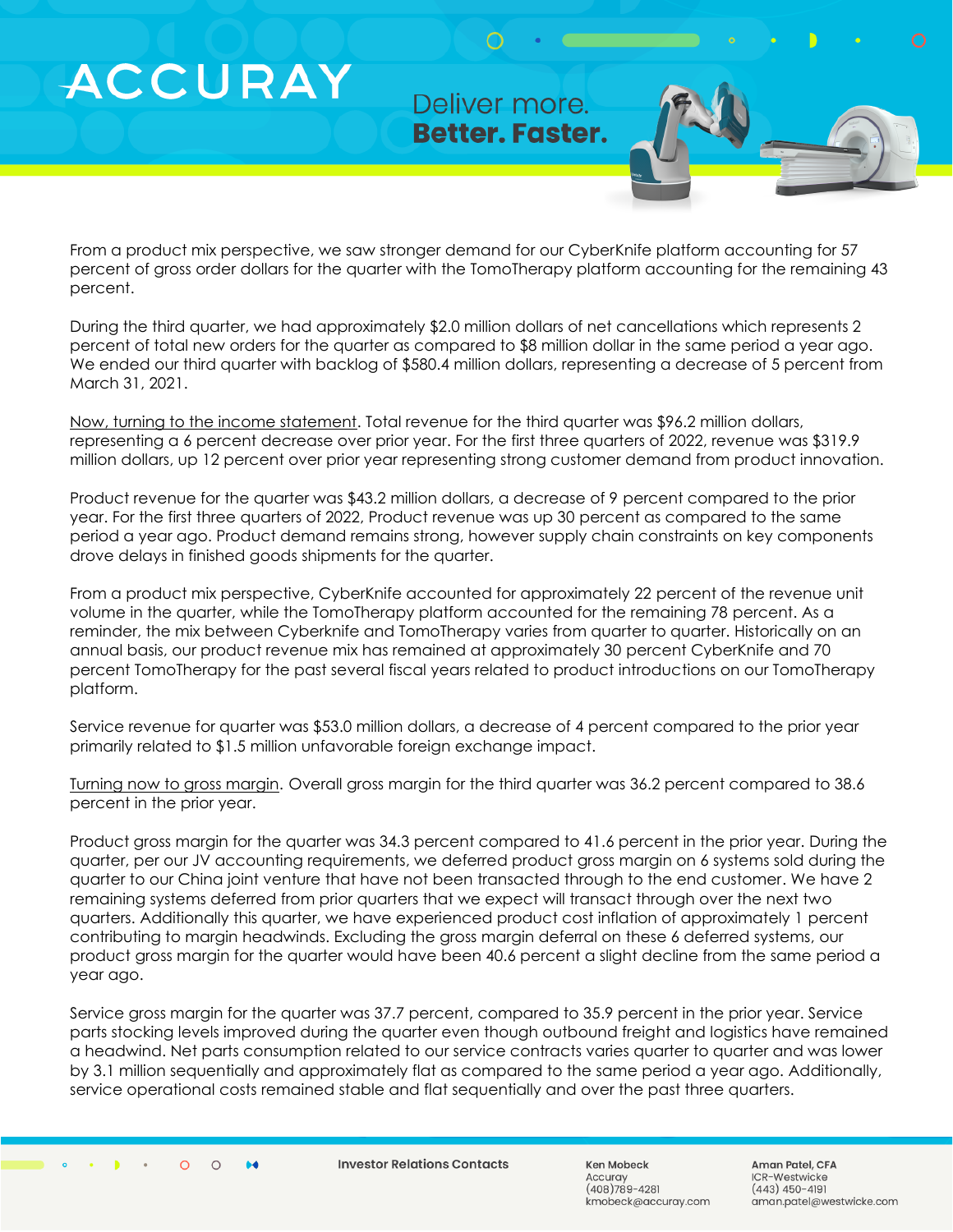Deliver more. **Better. Faster.** 

Moving down the income statement, operating expenses for the quarter were \$35.1 million dollars, which was flat from the prior year. We have continued to monitor program costs, travel, marketing events and compensation costs in response to the pandemic.

Operating loss for the quarter was \$0.3 million dollars compared to operating income of \$4.4 million dollars in the prior year.

The operating impact of the China JV for the quarter was a gain of \$1.9 million dollars, reported in our income statement as a single line item called, "Gain/loss on Equity Investment" right below our operating income line. As our China joint venture continues to ramp its operational and commercial activities, we expect that our share of the China JV's quarterly income or loss will continue to fluctuate in the near term. Adjusted EBITDA for the quarter was \$5.4 million dollars, compared to \$8.7 million dollars in the prior year period. The decrease in Adjusted EBITDA was primarily related to lower revenue, 6 China system product gross margin deferrals offset by the positive operating impact of \$1.9M from the China JV equity investment. The reconciliation between GAAP net income and Adjusted EBITDA is described in our earnings release issued today.

Turning to the Balance Sheet. Total cash, cash equivalents and short-term restricted cash amounted to \$98 million dollars, compared to \$123 million dollars at the end of last quarter.

Net accounts receivable was \$89 million dollars, up 9 percent sequentially and \$19 million dollars from the same period last year due to back end loaded shipments. Our net inventory balance was \$138 million dollars, up 11 percent sequentially and 1 percent from the same period last year due to accelerated purchases of certain critical, hard to source parts, and increased semi-finished goods awaiting key components for final shipment.

And with that, I'd like to hand the call back to Josh and Suzanne.

#### **Joshua H. Levine**, Accuray Incorporated – Chief Executive Officer

Thanks, Brandy. Concurrent with our fiscal Q3 earnings press release, we also put out a press release highlighting 2 important leadership transitions, one at the CEO level and the other at the CFO level. In that press release, we announced that I will be retiring as CEO and resigning as a director of the Accuray board effective at the end of this fiscal year ending June 30, 2022. Suzanne Winter, Accuray's President will lead the Company as the new CEO effective July 1, 2022. This transition is the culmination of a well-planned and thoughtful succession plan that began at the start of this fiscal year with Suzanne's promotion to President. I have come to know Suzanne as a strong strategic partner and a high impact, results oriented business leader over the past two and a half years, and I know the Company will be in good hands under her leadership. At this time, I also want to thank Brandy Green for the significant contributions she made during the period of time that she was in the Interim CFO role, essentially doing two jobs on a full-time basis. Her commitments to the Company and the personal sacrifices she made during this period deserve the highest recognition and thanks.

On a personal level, It's been a true privilege over the past nine and a half years to lead this organization. I've had the opportunity to work with great people at all levels within Accuray, and collectively focus our

**Investor Relations Contacts** 

Ken Mobeck Accurav  $(408)789 - 4281$ kmobeck@accuray.com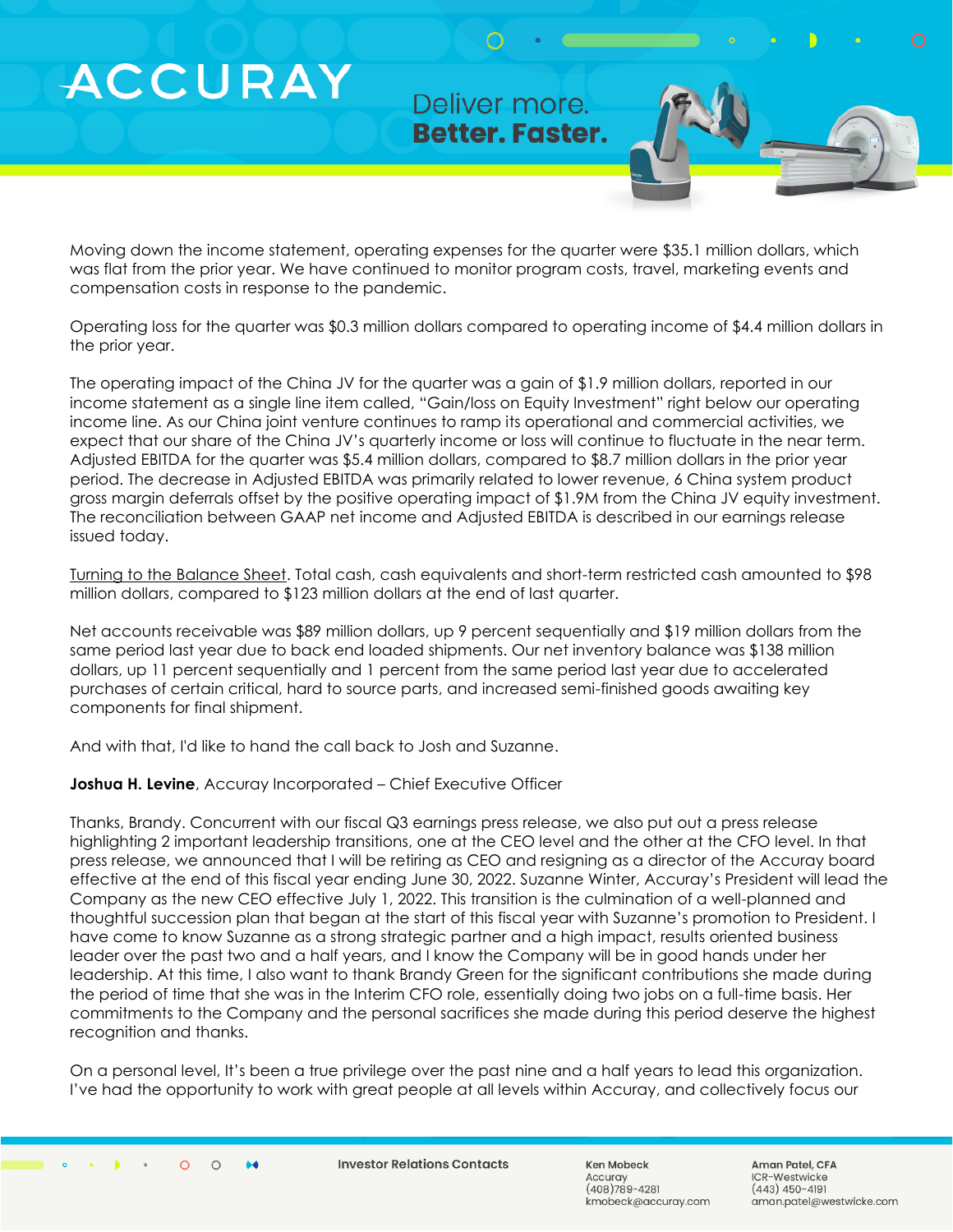Deliver more. **Better. Faster.** 

efforts on ensuring that patients get the best radiation therapy treatments available. I am proud of the impact we have had on the lives of so many cancer patients around the world.

And now I'd like to turn this back over to Suzanne to discuss the CFO transition.

#### **Suzanne Winter**, Accuray Incorporated – President

Before I make final comments, I also want to announce today our incoming CFO, Ali Pervaiz. Ali came to Accuray 2 years ago having spent 15 years at GE Healthcare in the finance organization, including as Chief Financial Officer for GE's Diagnostic Imaging and Life Support Solutions business in the US. He brings strong operational experience in large, capital equipment, healthcare technology and has driven bold margin expansion and operational excellence initiatives during his tenure at GE.

Finally, I am deeply honored to have the opportunity to succeed Josh and lead Accuray into the next chapter and build on our vision of building a better future for patients that have been diagnosed with cancer or certain neurological disorders. I'd like to thank the entire, global and passionate Accuray team for their continued focus and commitment providing the highest level of service to the customers and patients we serve. We are executing our growth strategy and continuing to build a foundation for long-term sustainable revenue growth, margin expansion with increased value creation for all of our stakeholders.

#### **QUESTION AND ANSWER SECTION**

**Operator**: Our first question comes from Brooks O'Neil with Lake Street Capital Markets. Please go ahead.

**Question – Brooks O'Neil**: Good afternoon, everyone. I think the best way to say this is, congratulations to you all. I think this opens the door for everyone having a great future and I couldn't be more excited for the company and for each of you.

**Answer – Joshua H. Levine**: Thanks, Brooks.

**Question – Brooks O'Neil**: Sure. Sure. My first question, and my biggest question is, Suzanne, I don't know if you've thought a lot about it, maybe you have. But what would you say are the two or three biggest priorities you have as you assume the CEO job at Accuray?

**Answer – Suzanne Winter**: Thanks for the question, Brooks, and thank you. Yes, my priorities over the next 60 days are to ensure that we have a very smooth transition between Josh and myself. Then my priority is really building on the foundation that we have started to build and continue to strengthen our fundamentals.

We absolutely have to execute on the important milestones that we have, not only on our innovation pipeline, but all of our growth initiatives so that we finally deliver on our financial performance in preparation for going into FY23. And as we get further on and at our next earnings call, I will be laying out more of our growth plan and areas of focus for FY23 and beyond.

**Question – Brooks O'Neil**: Great. That's very helpful. And then I guess the second question, obviously concerns about the environment in China, given the lockdowns and the recent COVID experience there. Do you perceive any fundamental change in the overall demand picture for Accuray equipment over the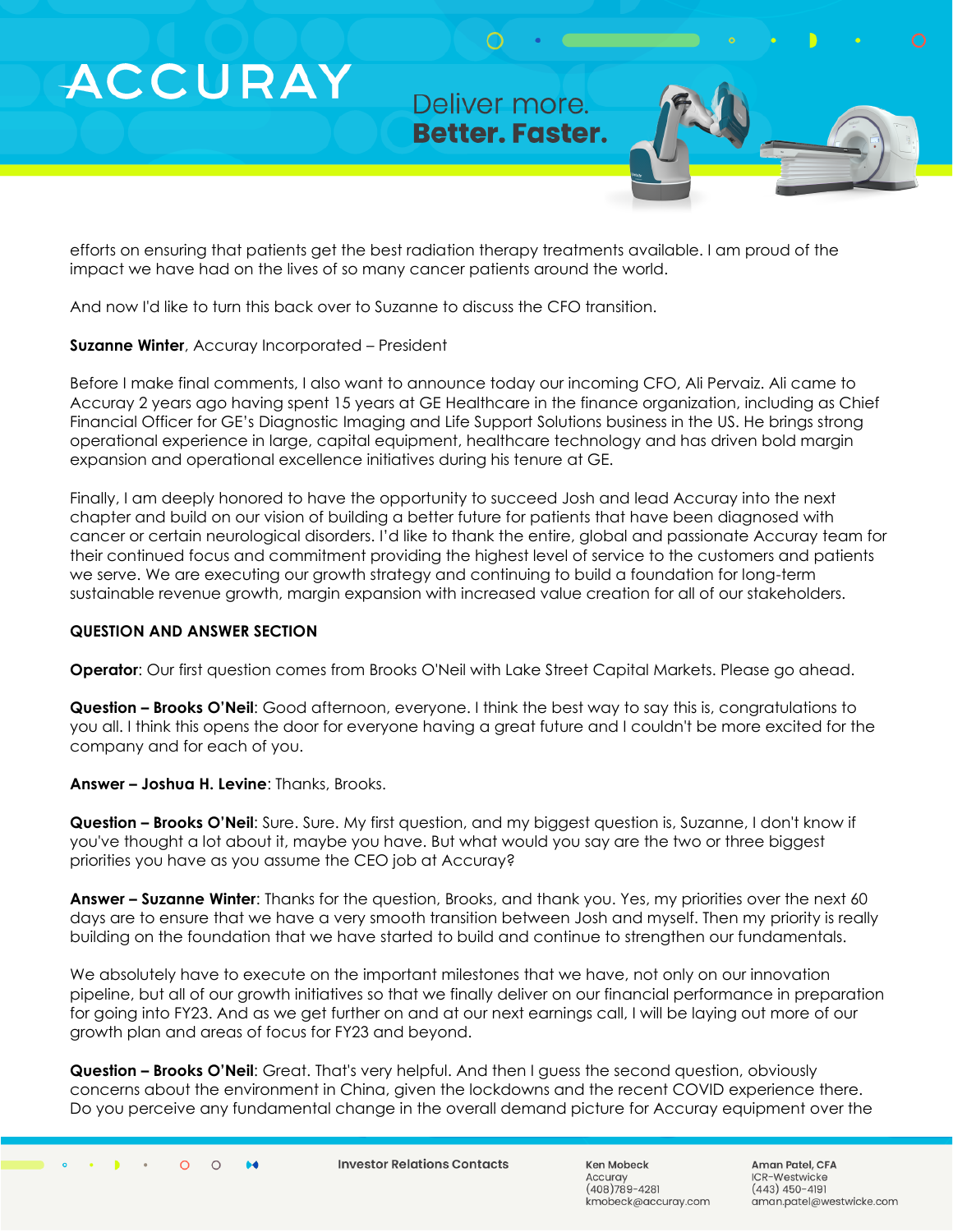### Deliver more. **Better. Faster.**

next few years? Or do you see the current situation as likely temporary or transitory and we'll get through this and move on with the program?

**Answer – Suzanne Winter**: We think it's temporary. And we have very close communication with our team on the ground and despite the, I think, stringent policy going on in Shanghai and potentially moving on to Beijing. I think the feeling on the ground is that it is temporary. Business is still being transacted and we're certainly seeing that.

We saw it this quarter with our orders and revenue performance. There may be some slowing in China expected in Q4, but in general we're on track for significant growth out of this sub-region for the year. We have customers also that have Type A licenses in hand that have already gone through the bidding process and the team feels confident these are going to go to revenue once some of the restrictions lift.

One of them is our -- some of our orders that are aging out that are in our backlog. But again, are underscored by licenses from the central government, but aging out of the backlog. We do have an impact on the NMPA regulatory submission for our Type B product. So that's slightly delayed just because we're waiting to get an inspector on site to complete the report so that we can submit to NMPA. But again, we see these as being temporary overall, and I think that's a good thing.

**Answer – Joshua H. Levine**: Hey, Brooks, I agree. I concur with everything Suzanne has said. If there's one thing we've learned over the last several years, we don't control the cadence and the timing of things in China, right? I mean, it's just it is what it is. I will tell you that I don't think there's been any change in the overall demand for our products.

And I think that while these things are -- they're frustrating from a delay and a timing standpoint. I would encourage our investors to realize that through three quarters of this year, we've got \$60 million in incremental revenue in China that we didn't have, quite frankly, before we implemented the strategy, put the JV in place and started down the path strategically to be a bigger company in China. And obviously, not rely on that alone. But it is -- even with the delays and even with the frustrations, it is contributing in a meaningful way to the company's growth trajectory.

So the timing is the timing, we can't control what we can't control, but I don't think that we're in any different level of opportunity overall than we've been from the outset. And I think the future there for us is very, very bright.

**Question – Brooks O'Neil**: That's great. Thank you very much. And again, congratulations to you all.

**Answer – Joshua H. Levine**: Thanks, Brooks.

**Question – Brooks O'Neil**: Thank you.

**ACCURAY** 

**Operator**: The next question is from Marie Thibault with BTIG. Please go ahead.

**Question – Marie Thibault**: Hi. Good afternoon. Josh, congrats on your retirement, and thanks for the years of discussion and help to us over the years. And, Suzanne, congrats on the new role. We're looking forward to working with you.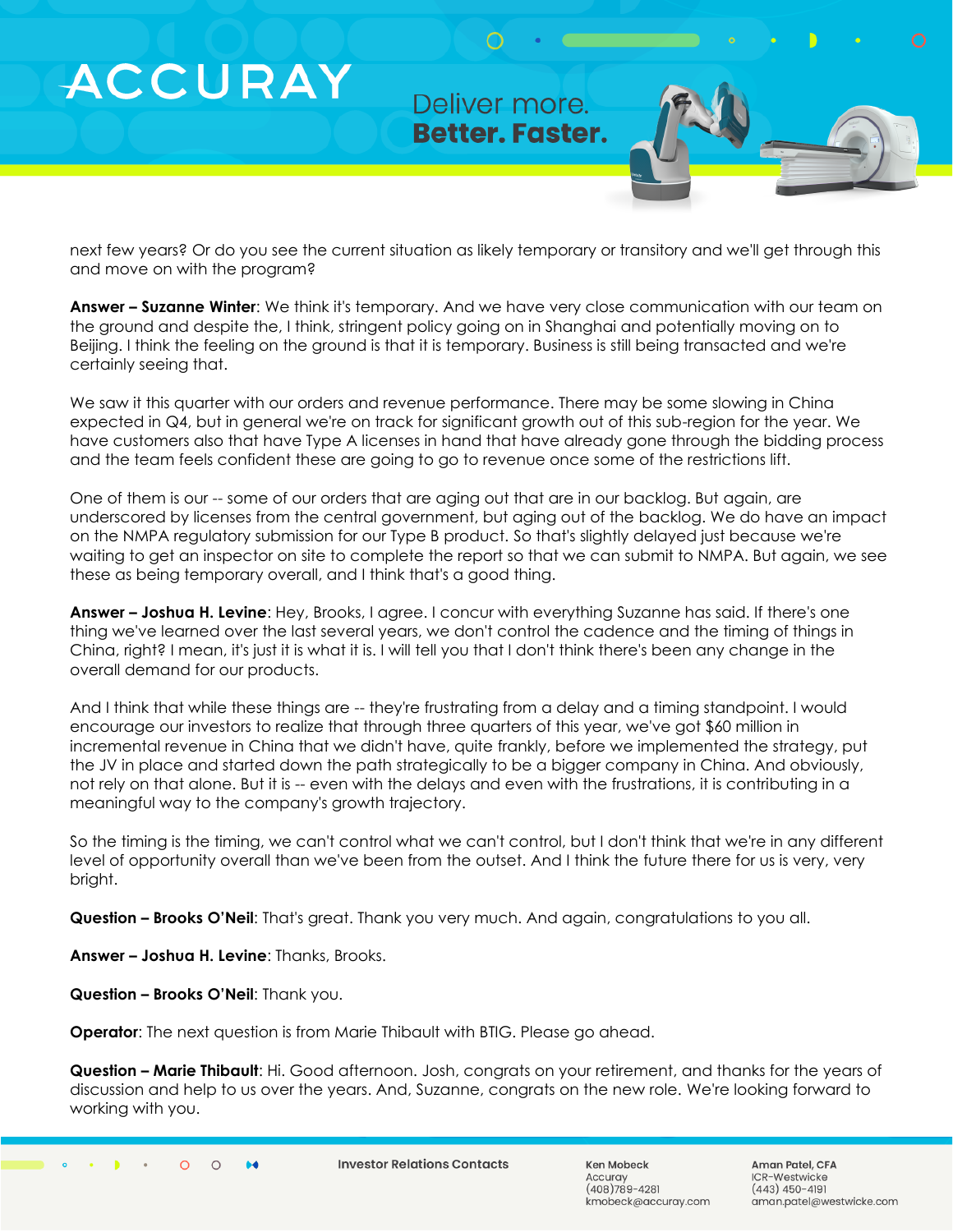### Deliver more. **Better. Faster.**

**Answer – Suzanne Winter**: Thank you, Marie.

**ACCURAY** 

**Question – Marie Thibault**: Yes. I wanted to start here maybe on the demand environment, you mentioned a healthy demand environment globally and then broken out sort of by geography, sounds like Americas and APAC have been very strong, but a little bit of uncertainty in EMEA. I wonder if you could dig into each of those a little bit more. I know you just gave us a lot of detail on China, but some of those other geographies as well.

**Answer – Suzanne Winter**: Yes. I mean, I think, again, we're seeing the strength in the Americas, partly due to the investment that we've made in our commercial infrastructure in the U.S. We are seeing very strong pipelines for demand and customer demand for some of the new products that we've introduced. So we're encouraged by that. Again, China has been very, very strong for us, and we continue to see strength there. Japan has been strong for us. And year-to-date, they're up 10 percent from an order standpoint. I think the EIMEA, the European area has been a little tempered in their growth. I think it's not because there is a lack of activity, but I think the sales cycles have been increasing and partially due, I think, to some of the unstable environment as a result of Russia, Ukraine and just some conservatism in making capital equipment purchases.

**Question – Marie Thibault**: Okay. That's helpful. And then, maybe my follow-up here on supply chain headwinds. You certainly talked to us about this last quarter, and it sounds like, indeed, the constraints are impacting some ability to meet demand. Do you have a way to size the sort of impact from that constraint here in the fiscal third? What you imagine it might be in the fiscal fourth and whether your visibility allows you to look beyond kind of midyear and how long some of these headwinds might last? I understand that's very difficult, but I appreciate any insights there. Thank you.

**Answer – Suzanne Winter**: Yes, I'll start and then I'll hand it over to Brandy. But I think that we, obviously, we saw some challenges in Q3. We expect they'll be similar in Q4, and we think we're going to see them through the end of the calendar year, at which time we think that the supply chain will start to catch up. And just in terms of mitigating inflation, there are obviously things that we are doing to mitigate inflation, but we actually think that we'll start to see relief in the second half of our fiscal year as we will start phasing in new material from new lower-cost suppliers. And we also think we'll get some sourcing productivity in the second half of the year. So that's at least the time frame of what we're expecting. And then, I'll have Brandy give a little bit more color.

**Answer – Brandy Green**: Yes. I think, Suzanne, you said it very well. We've seen between 1 percent and 2 percent inflation. If you look at a year-over-year 5 percent inflation on some of our parts costs. But as far as supply challenges, I think Suzanne is absolutely right that we do expect to see relief in the back half of FY23.

**Question – Marie Thibault**: Thank you.

**Operator**: The next question is from Josh Jennings with Cowen. Please go ahead.

**Question – Josh Jennings**: Hi. Thanks for taking the questions and I have to pitch in my congratulations, Josh, to your retirement, and look, good luck to the next chapter. And Suzanne and Ali, congratulations on your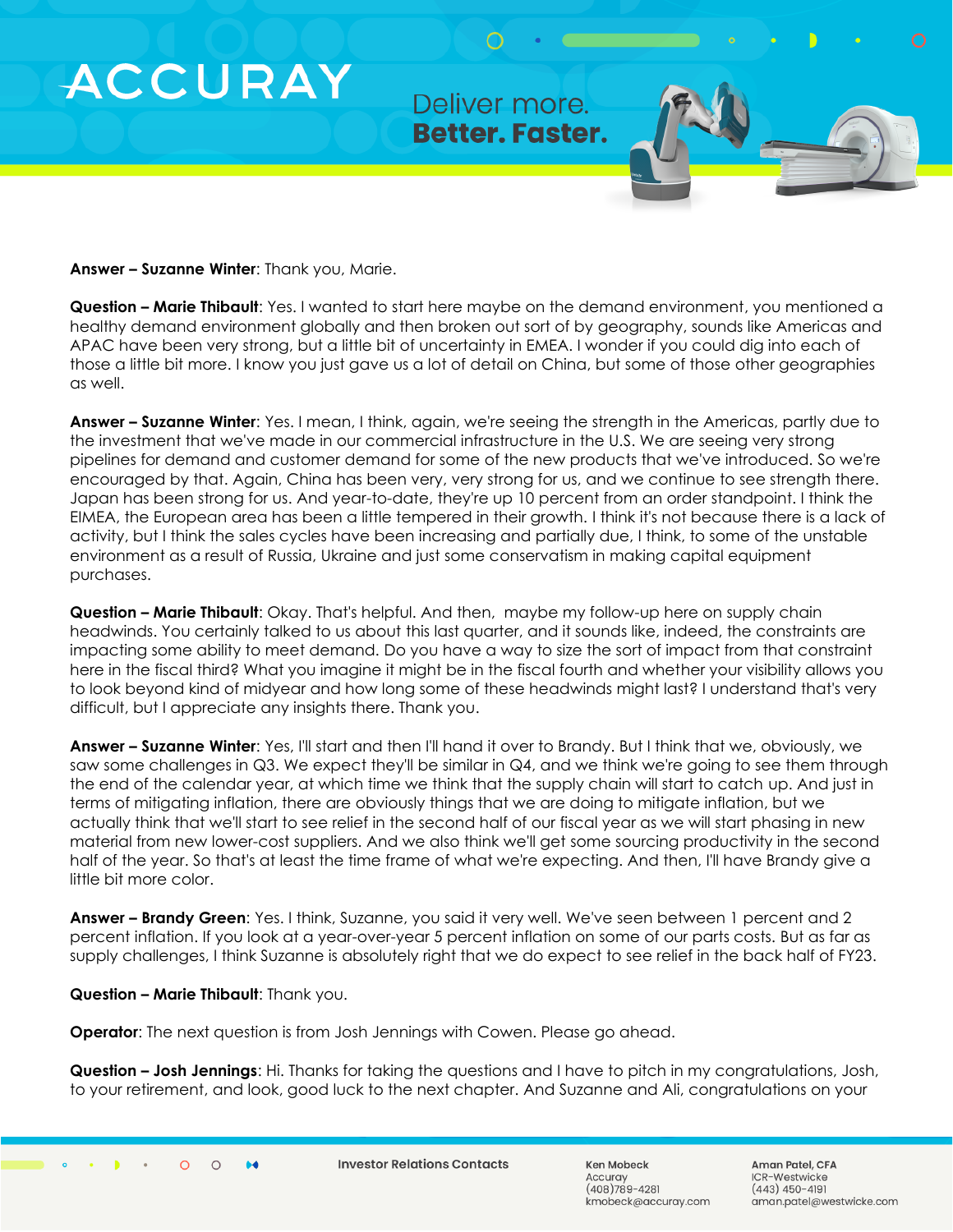### Deliver more. **Better. Faster.**

new positions. It's great news, and we're looking forward to tracking the progress of Accuray under your leadership.

Wanted to ask two follow-ups on China and the first one, just being on age outs. Brandy, I think you talked a little bit about some aging dynamics. I apologize I just didn't catch them fully. But if you could review those. And then, just help us understand how we should be thinking about age outs, particularly in the China market over the next 12 to 24 months? May be a little bit murky with everything that's going with COVID in the near-term, but it'd be great to get an update there.

And then also, I think just to review, I just wanted to get clarification on how Type B systems manufactured by the China JV, how orders and revenues flow through the A&L reporting, the P&L, but also the new order reporting. I just want to be clear in terms of because we're getting closer to the finish line here. I know it's pushed out a little bit, but that would be great. And just one follow-up after.

**Answer – Suzanne Winter**: Okay. So Josh, let me take your second question first, which is more on the timing on the type B product and just from what we can sort of see at this point. It takes between 10 to 12 months to get NMPA approval once we submit. Again, we need the COVID lockdown to lift before we can get that final registration.

So at this point, we are thinking that orders and revenue will start to show probably Q4 of fiscal year '23, a year from now. Now, that being said, we are still proceeding and on track to do a market introduction in the fall of this year. So late August calendar year 2022 at the major shows in China so that at least the system will be introduced to the marketplace, people can start budgeting and putting it in their sales process, but we can't take an order or ship for revenue until we get NMPA approval. So we're expecting the contribution Q4 of next year.

**Question – Josh Jennings**: That's great. Do you mind -- sorry to interrupt -- but just to refresh us on just some of the ASP metrics we should be baking into our model because one of the things we're trying to do is just give accurate credit in our forecast for this China JV officially and just wanted to make sure we were doing it appropriately and having the right numbers in our models. But particularly ASP assumptions and just making sure that Accuray would capture that full ASP in the new order update, as well as on the revenue line when those orders are converted, installed and converted to revenue.

**Answer – Joshua H. Levine**: Josh, you know what, we really haven't been for a variety of reasons, mostly competitive reasons, we haven't been very forthcoming with target price point, target ASP information. I think we would feel comfortable in getting a little further downstream closer to better clarity around the understanding of NMPA approval timelines. We will be -- once we have approval, we will be ready to start producing product very, very quickly. And so, there's no lag there.

But I think for competitive reasons, it would be our opportunity or our best approach to kind of keep that close to the vest so that competitors are not having a chance to do something with regards to a preemptive kind of discussion in any way. And so, as soon as we're there, you'll have the best information to be able to build out your models, I promise.

**Question – Josh Jennings**: Understood. Thank you for that. Thanks, Josh.

**ACCURAY**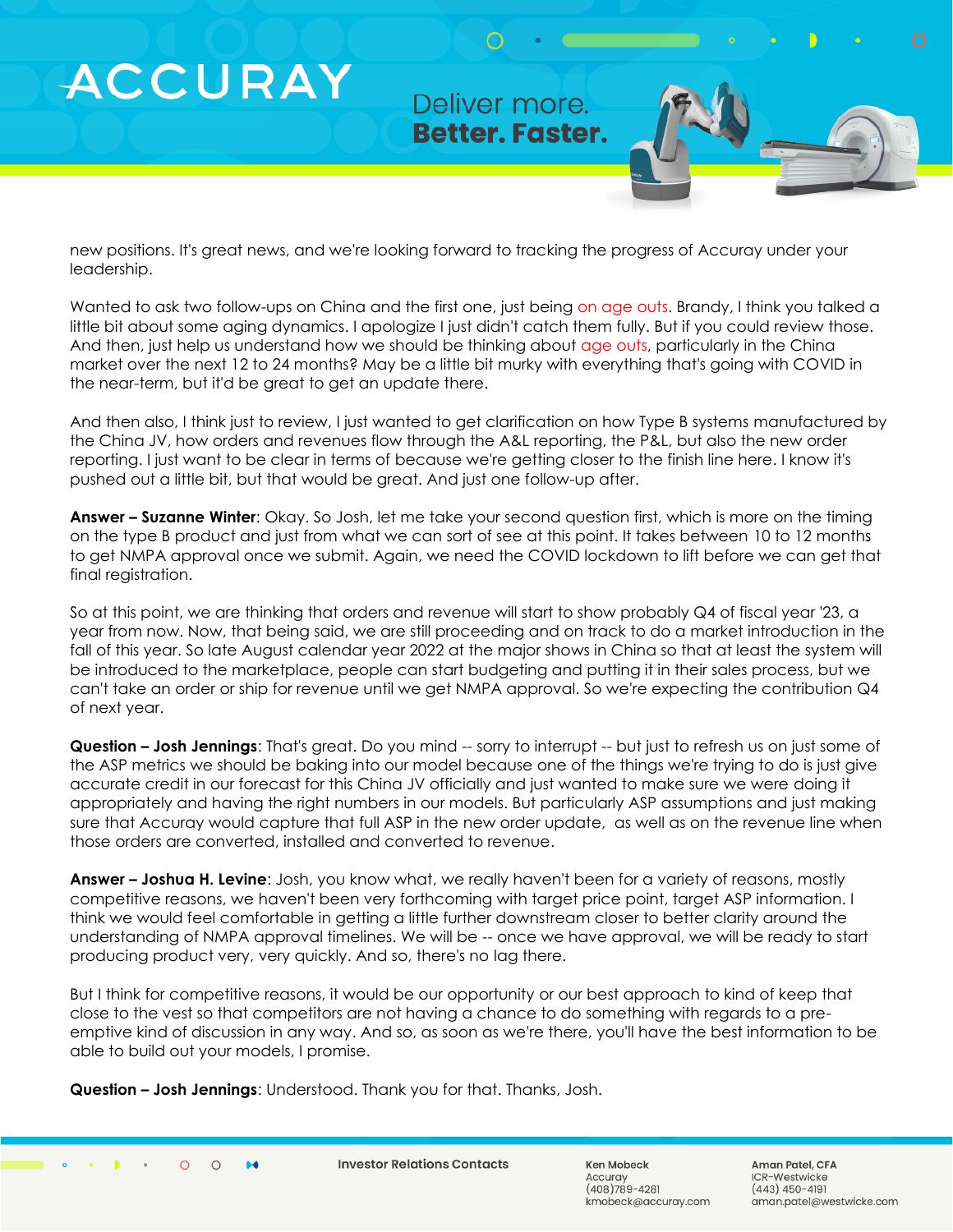Deliver more. **Better. Faster.** 

#### **Answer – Suzanne Winter**:

And then, Josh, for the first part of your question, which was timing on the age outs. I think that's a bit murky at this point. But again, the good news is we know of our customers that have their licenses in hand. We know who has gone through the bidding process. And so, once things open up, I think we'll get an idea of quarterly phasing and be able to help more with your models.

**Question – Josh Jennings**: Great. And just in terms of thinking about age outs, I mean those age outs will convert right to revenue, correct?

**Answer – Suzanne Winter**: Correct.

**Question – Josh Jennings**: And they will not impact the backlog, right?

**Answer – Suzanne Winter**: That's correct. That's right.

**Question – Josh Jennings**: And then lastly, just as we -- I can't believe we're going to be in May next week. But ASTRO is right around the corner in just a few months, but just wanted to level set our team's expectations, and we're getting more and more excited about online adaptive and all the work that you're doing with RaySearch and internally. But just any level set in terms of expectations on the update for progress on adaptive at ASTRO this year? Thanks for taking all the question.

**Answer – Suzanne Winter**: Yes. Thanks for that question. Actually, we're within weeks of going to ESTRO in Copenhagen. So that's the European meeting and then ASTRO in the fall. And at ASTRO we're excited because we are going to be showing in partnership with RaySearch, a sneak preview of our online adaptive using the ClearRT as input. So we're already booked out for that meeting as well. So we're excited about the response. And so, we'll be talking about our online adaptive. At the same time, we also have a very full agenda of clinical abstracts that are going to be shown. We have over 79 abstracts that are using Accuray technology that are going to be presented at this European meeting. So excited about that.

And then, in preparation for ASTRO, where we'll be doing another product introduction at that point of our partnership with C-RAD in our breast package, which we think is going to put us in a very, very strong position to have the most comprehensive breast package in the marketplace, as well as, again, discussing more about our online adaptive.

So two important shows coming up. Thanks for the question.

**Question – Josh Jennings**: Thanks, Suzanne. And Josh, we'll miss you at ASTRO this year.

**Answer – Joshua H. Levine**: Thanks, Josh.

**Operator**: The next question is from Frank Pinal with Jefferies. Please go ahead.

**Question – Frank Pinal**: Hi, everyone. First, Josh, congrats on retiring. You'll be missed. Best of luck on the next endeavor. And Suzanne, congrats. Look forward to working together.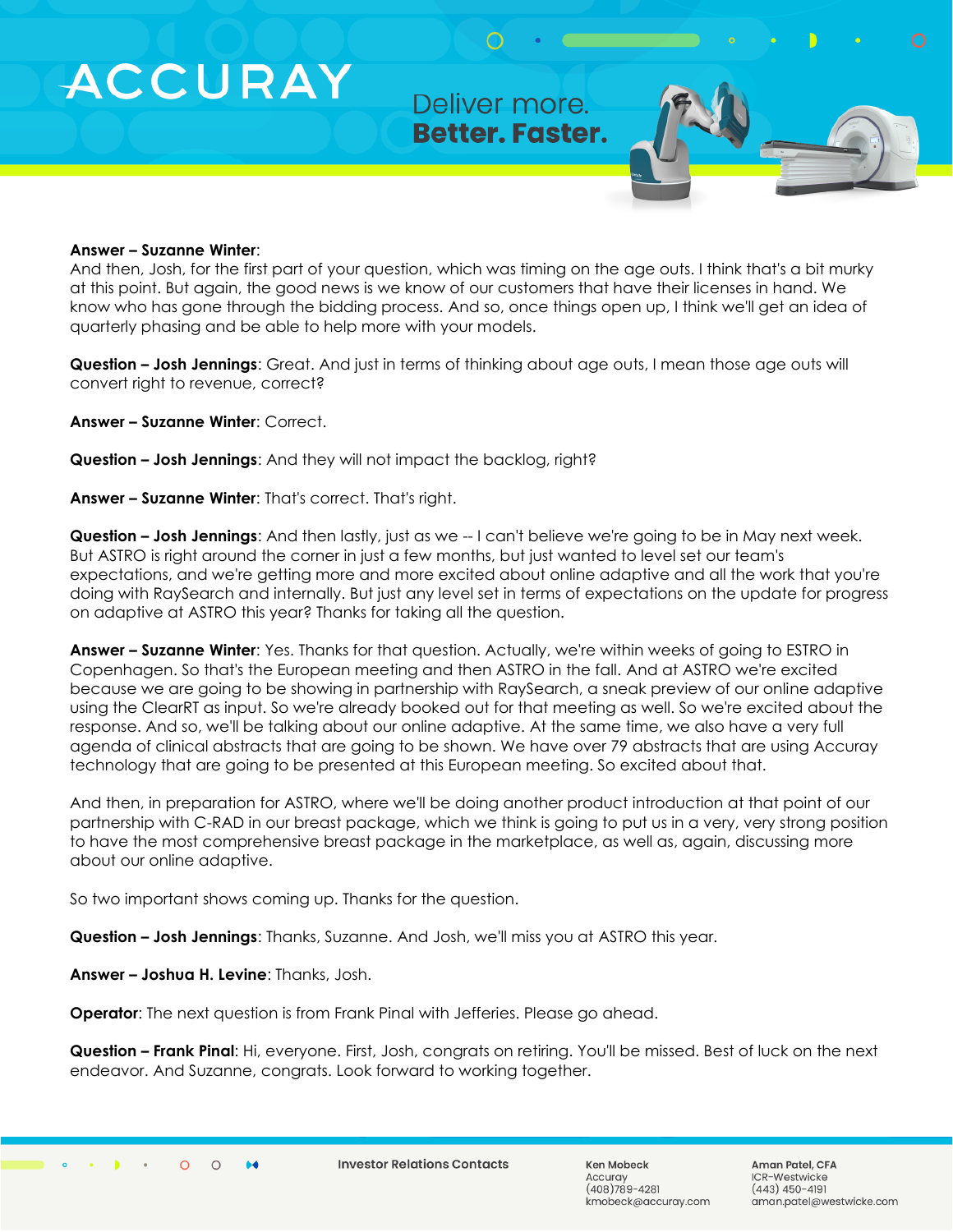Deliver more. **Better. Faster.** 

I guess two for me. Just picking up on the China opportunities, how would you size the financial impact of the pushout on Type B for the fiscal year? And is there an opportunity to sort of catch up there in the future, just given what the demand landscape looks like? And I have a follow-up on the macro question after that.

**Answer – Suzanne Winter**: Yes, I think that's a great question. I think there is opportunity to catch up. And I say that because we're going to do a market launch and we're still on track to do the market launch. So hopefully, we'll be driving some pent-up demand and influencing customers' purchase decisions so that when we get the approval, we'll be able to fulfill and book the orders.

The market opportunity for Type B, as you know, is very attractive. And over the next five years, we think there'll be over 1,500 systems that are going to go into the Type B market. And the growth rate within that segment alone, we think is 12 percent to 15 percent. So, we're really excited about the potential for this product within the marketplace. And again, we can't get through the regulatory process fast enough.

**Question – Frank Pinal**: Great. Thank you for that. And then, we're hearing a bunch of companies at this point, most recently this morning with Integra, comment on FX headwinds that they're higher than expected even a few weeks ago. And we are seeing changes in expectations around guidance. And I'm curious what you are seeing at this point, how it's impacting the company and how you expect that to play into guidance for the balance of the year. Thanks.

**Answer – Brandy Green**: Yes. So on the FX front, I mean, overall, we're not seeing a lot of FX headwinds. We are definitely seeing some in our revenue, but not to a material impact. We have a hedging program in place, so that hedges our balance sheet pretty effectively. So at this point, we feel fairly covered. Now, that's not to say that currency is changing out there, and we're monitoring it and looking at ways to mitigate.

**Answer – Suzanne Winter**: But we're not changing our guidance. We are maintaining our guidance as from a top line and an EBITDA perspective.

**Question – Frank Pinal**: Great. Thank you. Appreciate it.

**Operator**: The next question is from Jason Wittes with Loop Capital. Please go ahead.

**Question – Jason Wittes**: Hi, thanks for the questions. And yes, Josh, congratulations on your retirement. Job well done. I think you're leaving the company in a really interesting point. And Suzanne, look forward to continue working for you and Ali as well. So, with that said, I just did want to ask a couple of questions.

First, if I could just review what you mentioned about China. Specifically, what was the contribution from China this quarter? And roughly how much is left in the backlog related to China orders?

**Answer – Suzanne Winter**: I'll start with the contribution. We did \$26 million in revenue.

**Answer – Brandy Green**: That's right. And \$20 million in orders. And just from a backlog perspective --

**Answer – Suzanne Winter**: We have about \$70 million remaining in our Type A for China in our backlog.